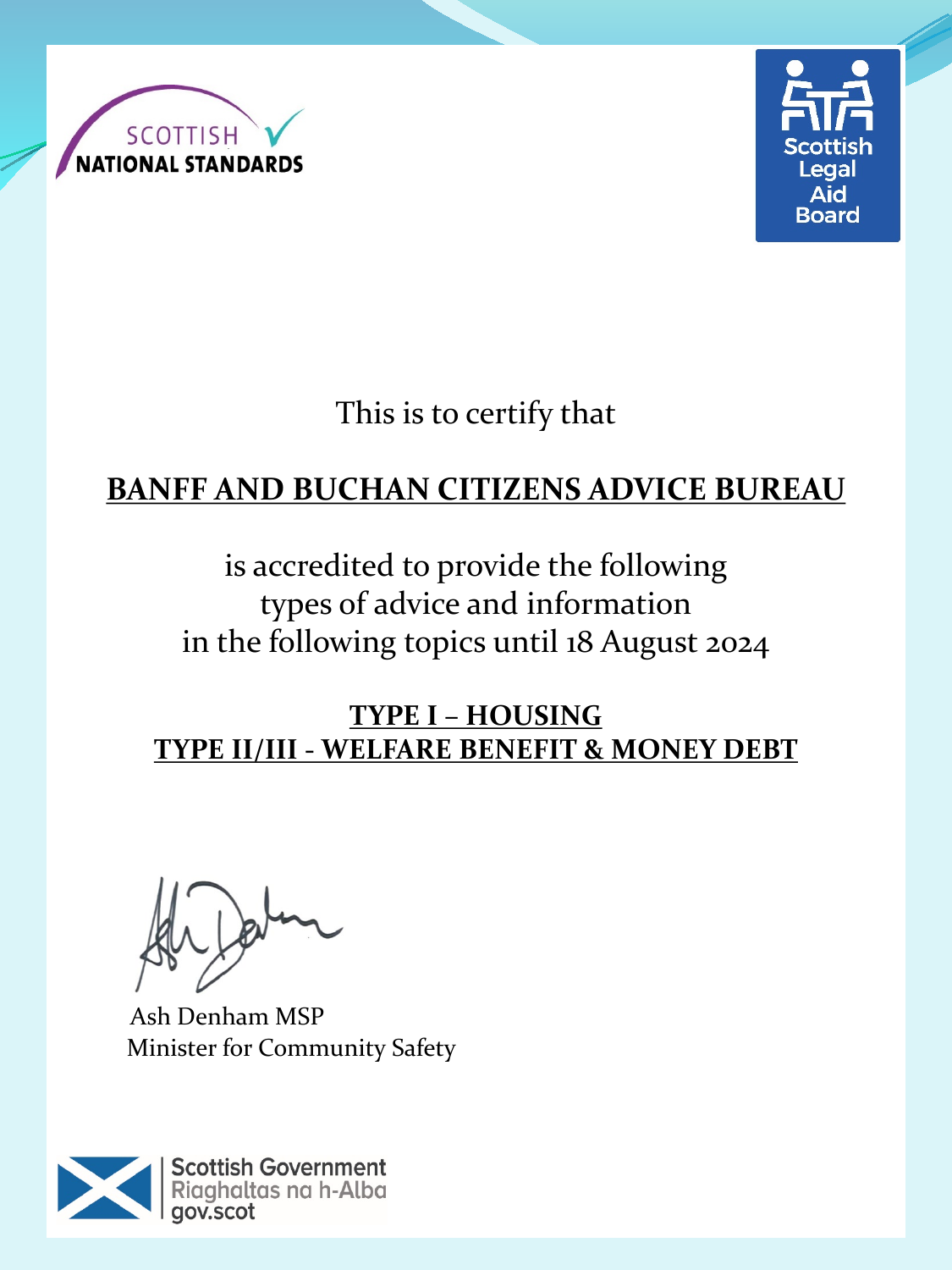#### **COMPETENCY ACHIEVED**

#### **2 Housing Specific Competences**

- 2.1 Rent Arrears Type I
- 2.2 Mortgages & Secured Loans Type I
- 2.3 Help with Rent and Council Tax Type I
- 2.4 Disrepair in Rented Housing Type I
- 2.5 Housing Options Type I
- 2.6 Discrimination in Housing Type I
- 2.7 Eviction Type I
- 2.8 Anti-Social Behaviour Type I
- 2.9 Harassment and Illegal Eviction– Type I
- 2.10 Homelessness Type I
- 2.11 Relationship Breakdown Type I
- 2.12 Rent: Private Sector Type I
- 2.13 Security of Tenure Type I
- 2.14 Statutory Tenancy Rights Type I
- 2.15 Repair and Improvement Grants Type I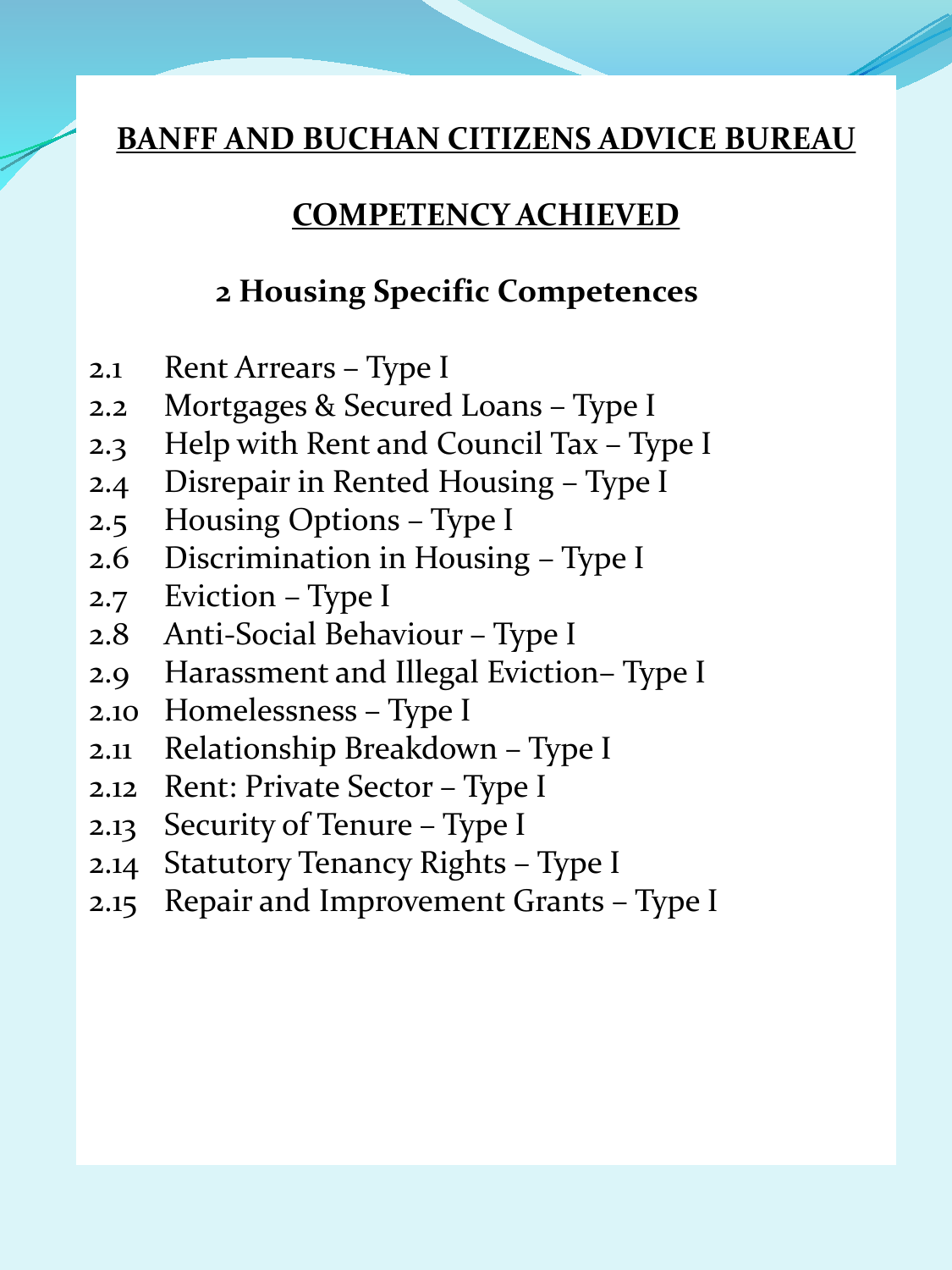#### **COMPETENCY ACHIEVED**

## **3 Money and Welfare Benefits Related Advice Competences – Foundation Knowledge**

- 3.1 Administrative Structure of the Benefits and Tax Credits Systems – Type II
- 3.2 National Insurance Scheme Type II
- 3.3 Claims & Backdating Type II
- 3.4 Decision-Making, Disputes and Appeals Type III
- 3.5 Benefit & Tax Credit Overpayments Type III
- 3.6 Assessment, Initial Decision-Making & Holding Activity in Debt Cases – Type III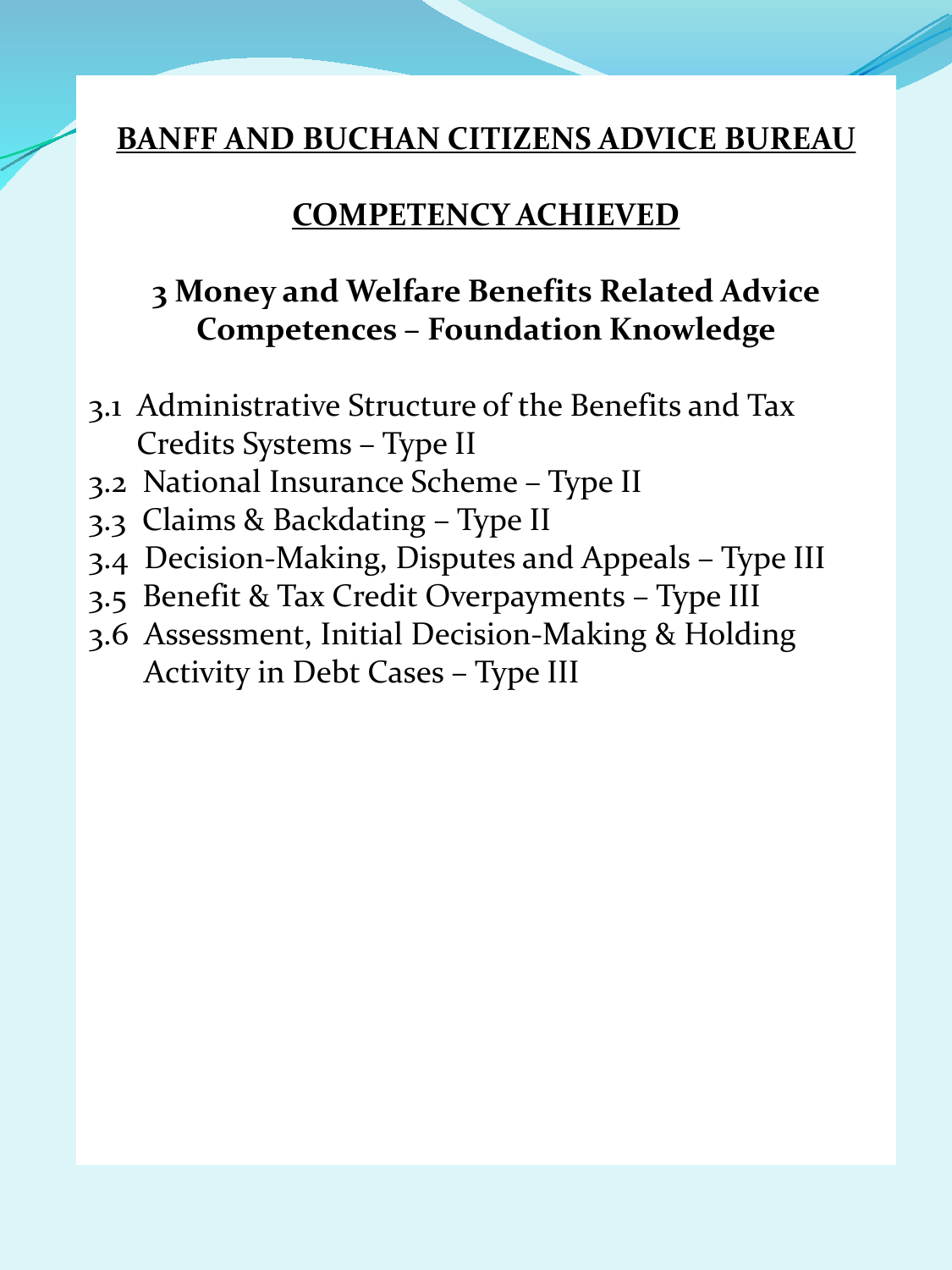#### **COMPETENCY ACHIEVED**

### **4 Money and Welfare Benefits Related Advice Competences – Specialist Areas**

- 4.1 Means-Tested Benefits Type III
- 4.2 Universal Credit Type III
- 4.3 Tax Credits Type III
- 4.4 Social Fund, Scottish Welfare Fund, Best Start Grant and Funeral Support Payment – Type III
- 4.5 The Impact of Work on Benefits Type III
- 4.6 Benefits for Children Type III
- 4.7 State Pension Type III
- 4.8 Personal Independence Payment, Disability Living Allowance, Attendance Allowance & Scottish Disability Assistance – Type III
- 4.9 Benefits for People who have Limited Capability for Work – Type III
- 4.10 Benefits for Industrial Injury and Disease Type III
- 4.11 Benefits for Veterans Type III
- 4.12 Carers Allowance and Carer's Assistance Type III
- 4.13 Jobseeker's Allowance– Type III
- 4.14 Benefits for Maternity, Paternity and Adoption Type III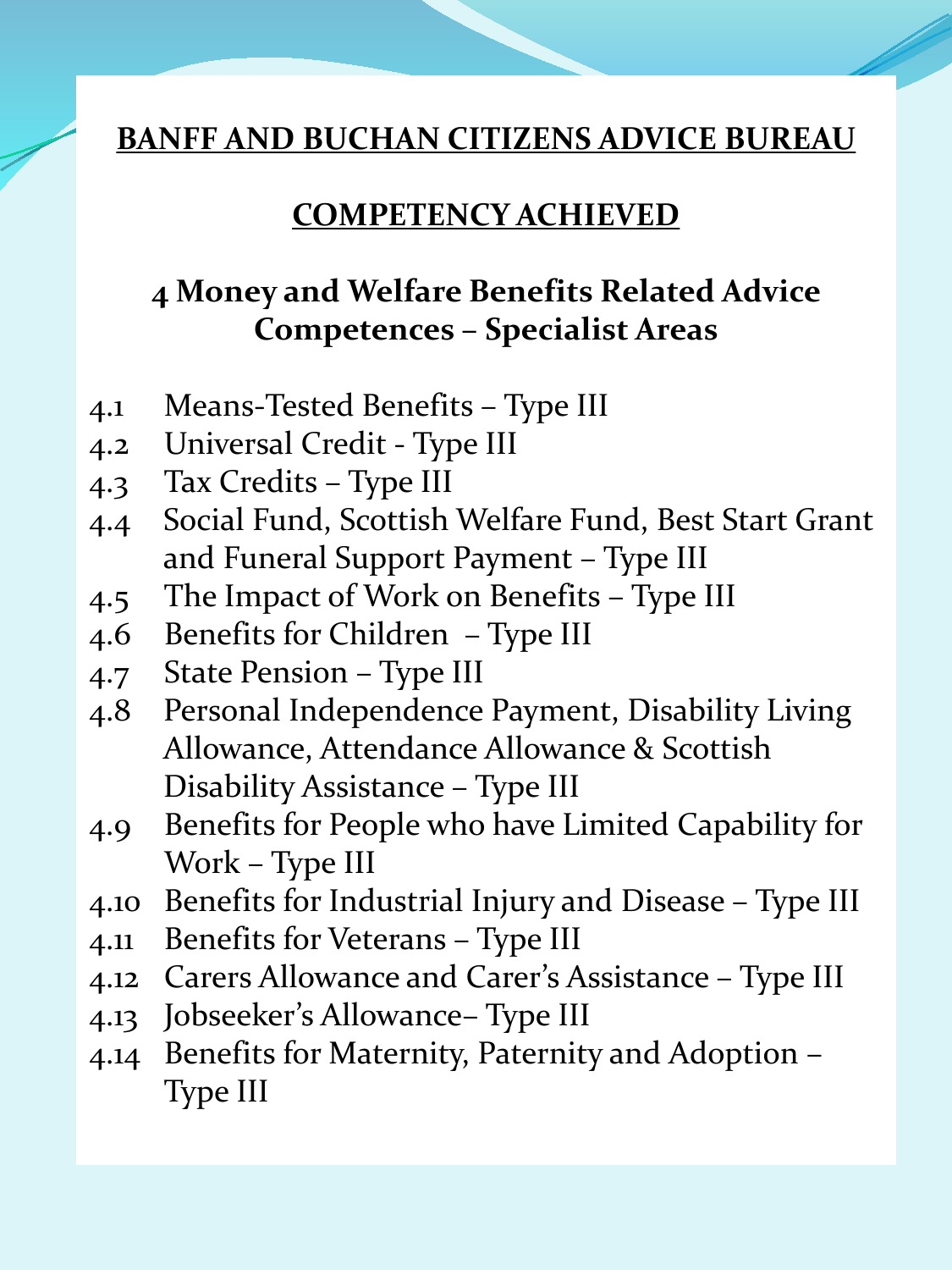#### **COMPETENCY ACHIEVED**

## **4 Money and Welfare Benefits Related Advice Competences – Specialist Areas Cont.**

- 4.15 Bereavement Benefits Type III
- 4.16 Benefits for People in Public Care Type III
- 4.17 Benefits for Students Type III
- 4.18 Benefits for People from Abroad and People Subject to Immigration Control – Type III
- 4.19 Ancillary Benefits Type II
- 4.20 Financial Statements Type III
- 4.21 Liability for Debts, Extortionate Credit, Unfair Contract Terms, Unenforceable Debts, Creditor Malpractice, Codes of Practice, etc – Type III
- 4.22 Identifying & Agreeing Options in Debt Cases – Type III
- 4.23 Negotiating & Making Offers to Creditors– Type III
- 4.24 Diligence, Diligence Stoppers and Court Proceedings – Type III
- 4.25 Bankruptcy & Trust Deeds– Type III
- 4.26 The Debt Arrangement Scheme– Type III
- 4.27 Recalls & Appeals against Court Decrees and Orders – Type III